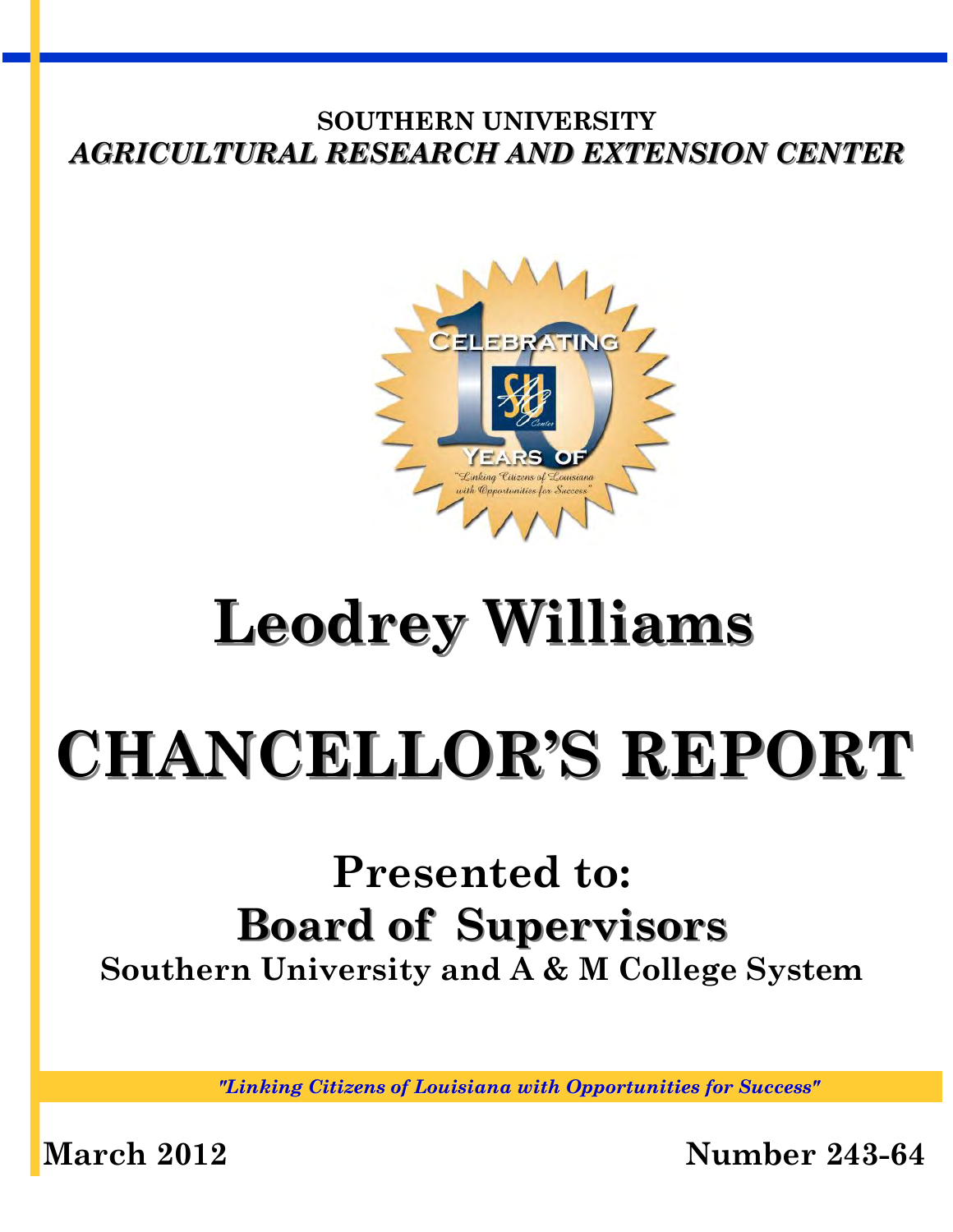## **Southern University Livestock Show Very Exciting**

*Southern University Ag Center* 

**Leodrey Williams**  Chancellor

**Adell Brown** Vice Chancellor, Finance and Administration

**Kirkland Mellad**  Vice Chancellor for Research

**Gina E. Eubanks**  Vice Chancellor for Extension

**Christopher Rogers** Director of Technology Services

**Editors**  Bridget Udoh Donna C. Badon

**A. O. Williams Hall**  P.O. Box 10010 Baton Rouge, LA 70813

**Tel**: (225) 771-2242

**Fax**: (225) 771-2861

#### **Website**: www.suagcenter.com

Southern University Agricultural Research and Extension Center, an entity of the Southern University System, Leodrey Williams, Chancellor, Ronald Mason, Jr., System President, Darren Mire, Chairman, Board of Supervisors. It is issued in furtherance of the Cooperative Extension Work Act of December 1971, and the Agricultural Research Program, in cooperation with the U.S. Department of Agriculture. All educational programs conducted by the Southern University Agricultural Research and Extension Center are provided to all persons regardless of race, national origin, or disability. © 2008 SU Ag Center.

The Southern University Agricultural Research and Extension Center concluded its 69th Annual Livestock Show with more than 400 participants from across the state on March 3. During the three-day event, youth from across the state had the opportunity to display winning animals contending for top prizes. Winners of state champions in various breeds of beef and dairy cattle, hogs, sheep, lamb, and goats received rosettes, banners and ribbons. The pre-school children from local schools enjoyed the all-time favorite petting zoo, featuring a variety of small farm animals. Tour stops included discussions about different animals, their food sources; face-painting; the effect of agriculture on everyone's life, tobacco-free living, and healthy eating habits.

"It teaches them responsibility, and involves the whole family," said a father of two contestants.

Top prize for the champion market lamb, \$4,240 went to Mackenzie Castro of Assumption Parish; Hunter Millican of East Baton Rouge Parish claimed champion market steer at \$3,600, and Kendyl Balentine of Bossier Parish, took home \$3,500 for champion market goat.

In preparation for the 69th Annual Livestock Show, *This Week in Louisiana Agriculture*  interviewed Christie Monroe, Southern University Ag Center Livestock Show Director about the upcoming 2012 Show. Watch Farm Bureau interview video at: [http://](http://www.youtube.com/watch?v=azgnNG6SEr8) [w w w . y o u t u b e . c o m /](http://www.youtube.com/watch?v=azgnNG6SEr8) [watch?v=azgnNG6SEr8](http://www.youtube.com/watch?v=azgnNG6SEr8)



**Pre-school children arrive Petting zoo tourist** Animal grooming







**Show ring Champion market hog Behind the scenes** 



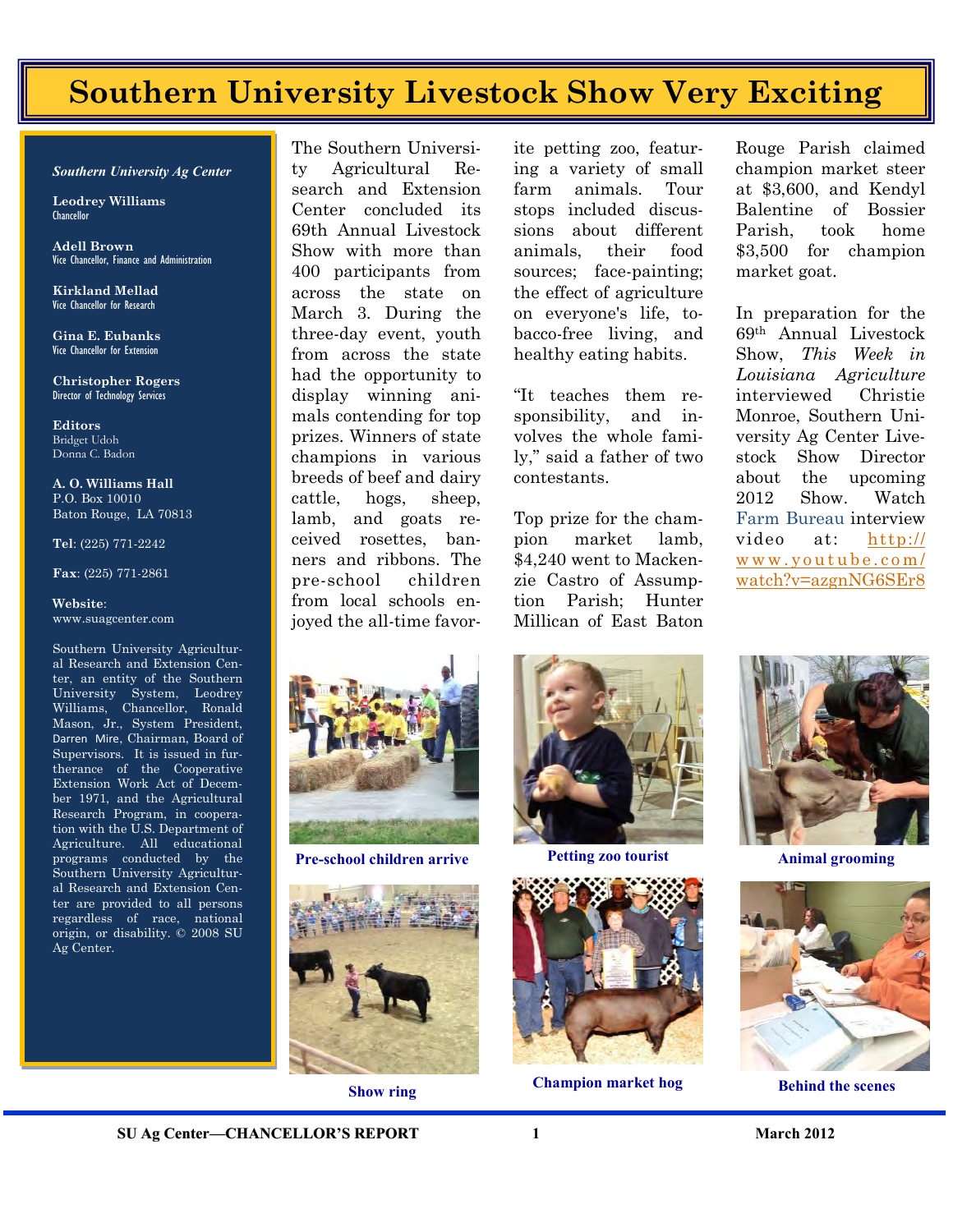### **Communities of Color Network Advocates Healthy Lifestyles in Alexandria**

All roads led to the Sai Convention Center in Alexandria, January 27- 29 for the Alpha Phi Alpha Fraternity, Inc. District Conference. More than 150 members gathered for business meetings, professional development sessions, competitions and "brotherhood" activities. Shawntell Lewis-Harrell, the SU Ag Center Region 6 coordinator for Communities of Color (CoC) Network, welcomed participants with educational visuals accompanied with tobaccofree messages. Harrell discussed the mission of this initiative and the detrimental effects that tobacco spreads within the African-American communities, across the state.

During her visit, she spoke with key political figures in support of the efforts of CoC Network, including Alexandria Mayor, Jacques Roy, and City Council members Roosevelt Johnson, Mitzi Gibson and Ed Larvadain, III. In addition to the conference, Harrell has collaborated with the Alexandria chapter of Alpha Phi Alpha Fraternity, Inc. on several occasions to promote healthier, tobacco-free communities.



**Alpha brothers** 



**City council members** 

### **MISS-LOU Garden Project Continues Efforts in Orleans Parish**

As the Mississippi-Louisiana project continues its gardening efforts in Orleans Parish, Stephanie Elwood, extension associate for community gardens at SU Ag Center teaches gardening classes in New Orleans. Elwood collaborates with Mrs. Nicholas' 4th grade 4-H club at Crocker Elementary including 17 youth participants. The team is working to continue their existing garden by planting large planter boxes at the main entrance of the school. The are learning about the different parts of the plant and how to plant seeds, transplant seedlings, and different types of soil. In conjunction with Orleans

Parish, Casey Versailles, with LSU Ag 4-H youth development, teaches the basics of 4-H.

Elwood, additionally teaches gardening classes at Belle Chasse Military Base, working with children of military families. This project is an extension of the MISS-LOU project. She also teaches afterschool curriculum along with the staff at the Naval Air Station Before and After School Program. There are 15 youth participants ranging from ages 6-9 years old. The youth have already had one successful season in the garden, and are working on making the

spring another rewarding experience.



**Croker Elem. School Garden**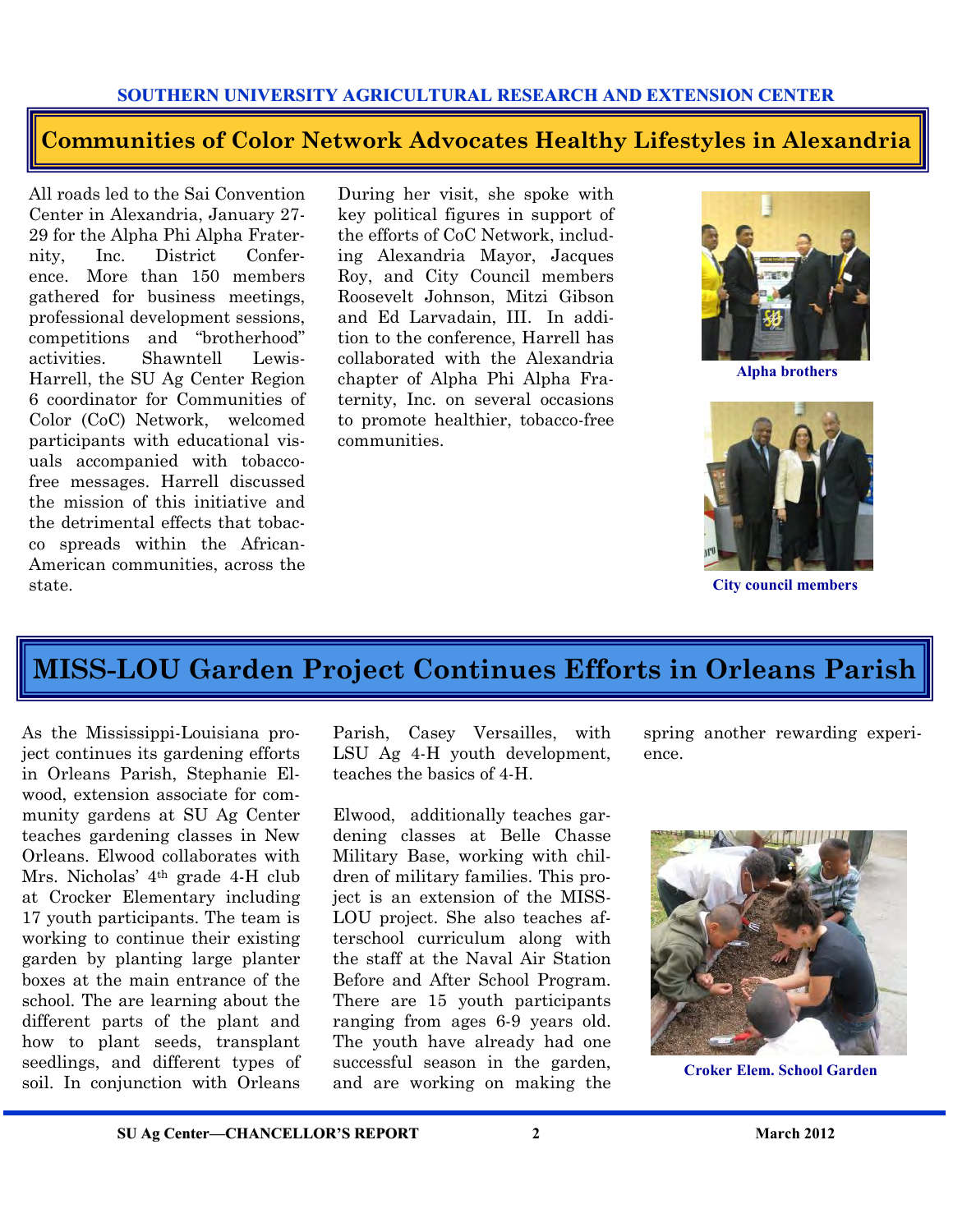### **SU Ag Center Sponsors Jetson Garden Certification Program**

Instructors from the SU Ag Center who specialize in teaching incarcerated populations offer a handson gardening trade course twice a week to Jetson's "Fast Track" youth. The "Fast Track" program targets youth who are incarcerated for 90 days or less.

Instructional materials include the "Community Garden Curriculum" that was recently published by the Ag Center, which consists of 14 lessons. Due to the continuous cycle of the Fast Track youth, and to ensure that youth have tangible evidence of enrolling in the gardening trade course, each participant receives a certificate of completion for every three lessons they complete. These certificates are used as court evidence of progress and for job search after release.

The Jetson correctional facility, which serves as an alternative school, has a very supportive staff as well as excellent guards.

The program recently held its first "*Certificate Ceremony"* in which the Jetson administrators along with Dr. Gina Eubanks, Vice Chancellor of Extension, were on hand to congratulate these young men on their accomplishments.

The gardening classes are held every Tuesday and Thursday. Jetson provides a greenhouse for this course, which has been filled with late fall and early spring plants by the students who are always eager to get into the field. Presently, there is a container garden of three-gallon pots for the youth to watch their plants grow. They have also constructed an herb spiral and have tilled a 30 x 30' area in preparation for planting.

The SU Ag Center team is currently soliciting funding to make raised beds. Members of the team are, Christie Monroe, Project Coordinator and livestock specialist, Stephanie Elwood, Extension Associate-Community Gardens, and Tiffany Franklin, project coordinator.



**Seed trays at Jetson greenhouse** 

# **Black History Quiz Bowl Resounding Success**

Southern University Agricultural Research and Extension Center hosted its 18th Annual Black History Quiz Bowl, February 23 at A. O. Williams Hall. Timbuktu Academy team won the championship of the 2012 Black History Quiz Bowl. Last year, Capitol High School took home the prize.

SU Ag Center and the College of Agricultural, Family and Consum-

er Sciences jointly organize the event involving stiff competition among high school and college students under the leadership of Dr. Owusu Bandele, professor emeritus, horticulture.

"It was a great competition; it is all in the preparation," said an elated Bandele at the end of several rounds of contests.



**Timbuktu Academy with Dr. Bandele**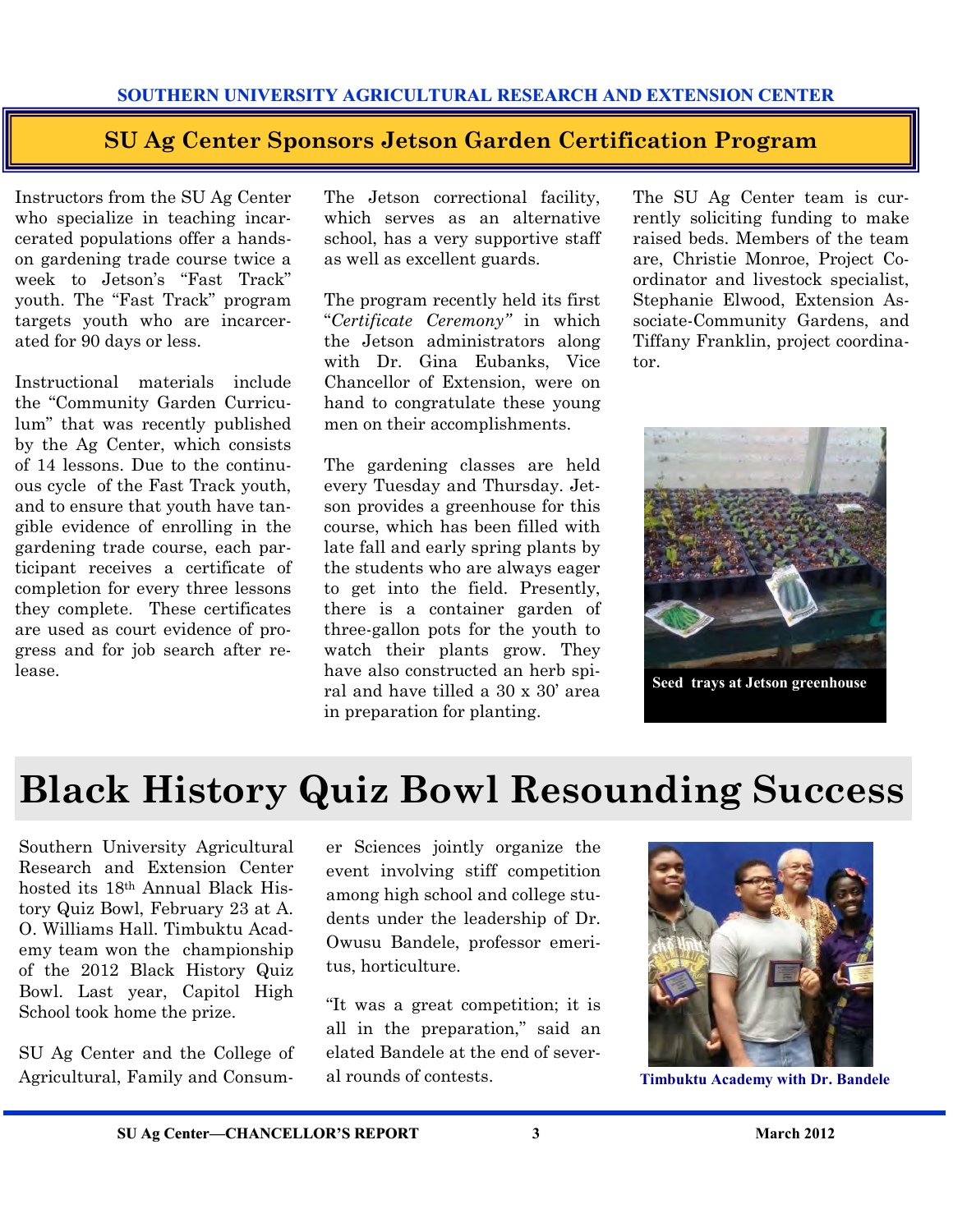### **FACULTY AND STAFF ACCOMPLISHMENTS AND ACTIVITIES**

# *Publications*



Dr. Renita W. Marshall, Assistant Professor of Animal Science, wrote a commentary in the *Journal of Extension*, entitled "The Impact of the Extension Service on Minority-Owned Small Farm Operations."

Her comments focused on the need for Extension professionals to facilitate interactions between limited resource minority farmers and USDA agencies.

> "Reaching and serving minority populations will require greater consideration in the future. However, this mission can only be accomplished when Extension makes a commitment to provide better coordination and administration of internal and external outreach programs. There is a necessity for Extension professionals to facilitate interactions between limited re-

source minority farmers and USDA agencies. This will in turn promote opportunities for these farmers to participate in various programs sponsored by eligible USDA and other participating agencies. The creation of minority outreach programs by Extension clearly demonstrates a commitment to this mission. Yet there is so much more to be done."

The full article is available online at [http://www.joe.org/](http://www.joe.org/joe/2012february/comm1.php)  [joe/2012february/comm1.php](http://www.joe.org/joe/2012february/comm1.php)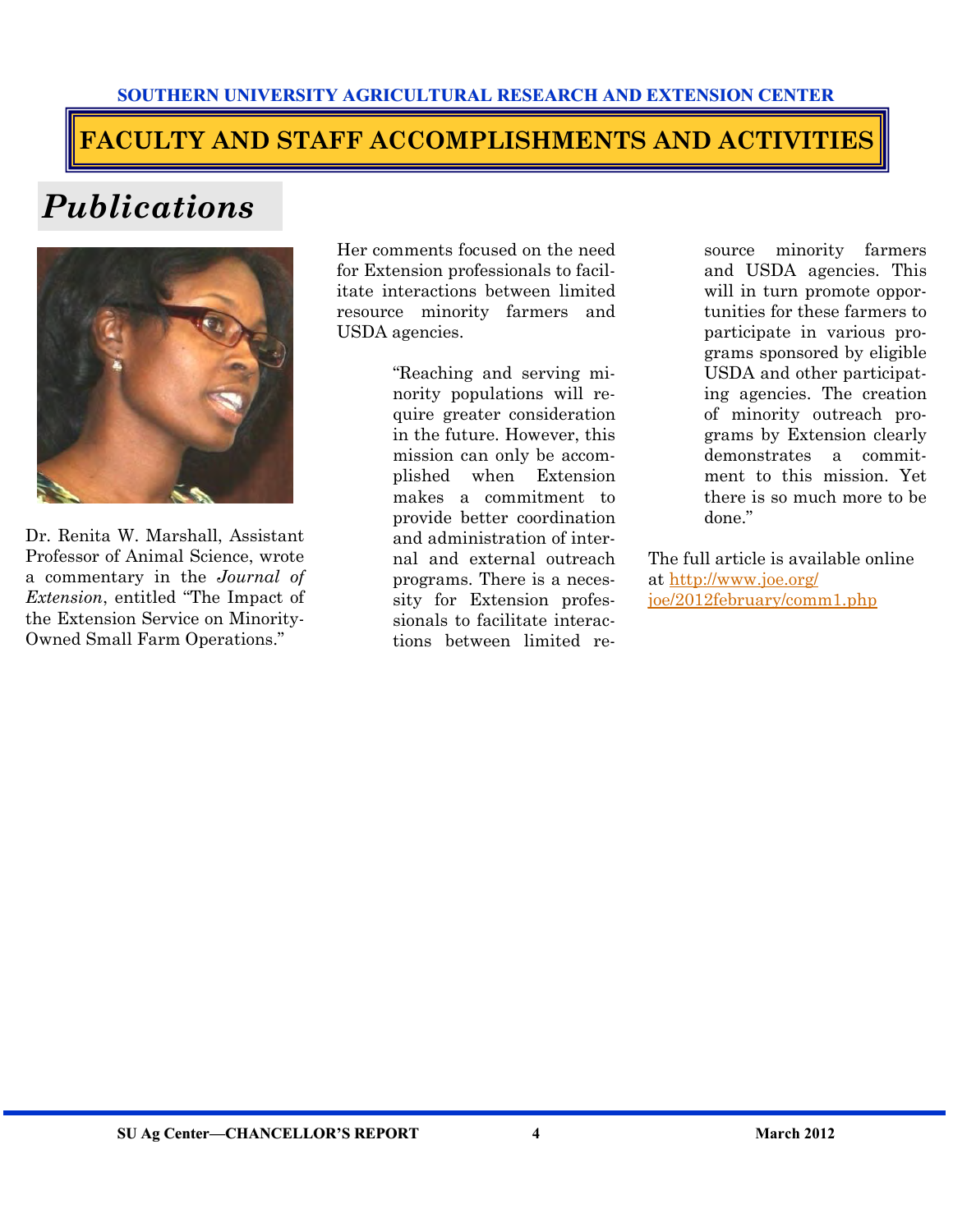### **FACULTY AND STAFF ACCOMPLISHMENTS AND ACTIVITIES**

# *Publications contd.*



Mr. Curtis Chisley, Livestock and Meat Specialist, collaborated on a meat goat study that was published in the *Journal of Animal Science*. The October 2011 article is entitled, "Carcass yield traits of kids from a complete diallel of Boer, Kiko, and Spanish meat goat breeds semi-intensively managed on humid subtropical pasture." The collaboration included researchers from Southern University, Agricultural Research and Extension Center, Baton Rouge, LA;

Tennessee State University, Institute of Agricultural and Environmental Research, Nashville; USDA Agricultural Marketing Service, Lakewood, CO; Fort Valley State University, Small Ruminant Research and Extension Center, Fort Valley, GA; and Alabama A&M University, Cooperative Extension System, Huntsville, AL.

The study involved the harvest of 275 young male goats of Boer, Kiko, and Spanish meat goats at 7 months of age (4 months after weaning) to evaluate genetic effects on carcass yield.

The study found that the breed of the sire (father) did not affect live, carcass, and primal weights. However, breed of the dam (mother) was a consistently significant source of variation for carcass weight traits. Kiko dams produced kids with heavier live, carcass, and primal weights than Boer dams.

Weights from Spanish dams were intermediate of Boer and Kiko with the significance of differences varying by trait.

The results emphasized the importance of comparative breed evaluations to provide industry with reliable information on carcass yield among goat genotypes.

This evaluation was based on a 2008 publication that Mr. Chisley co-authored. The manual developed to guide evaluation in the meat goat industry is entitled "Meat Goat Selection, Carcass Evaluation & Fabrication Guide."

For the full article, please visit <http://jas.fass.org/content/90/3/709>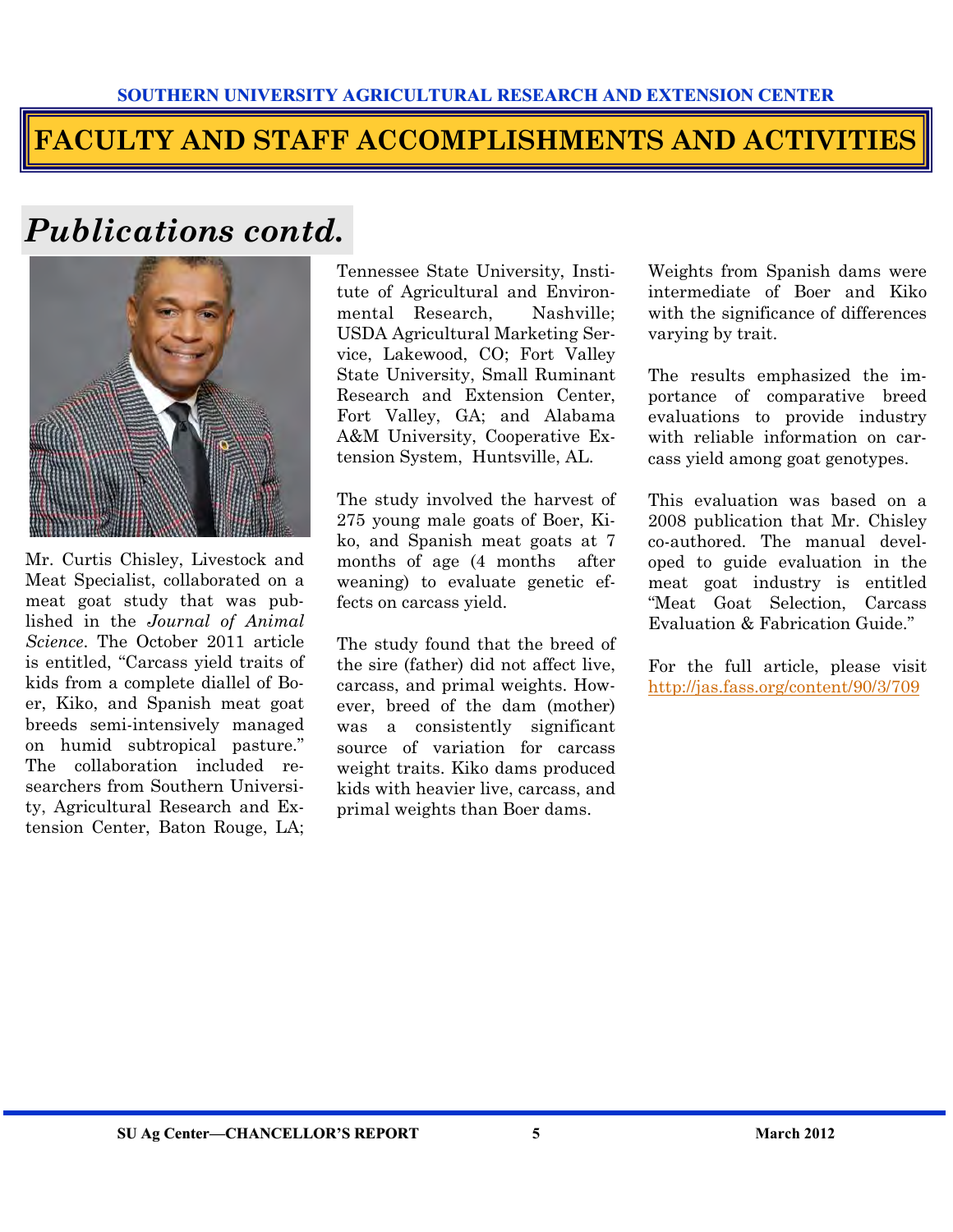### **FACULTY AND STAFF ACCOMPLISHMENTS AND ACTIVITIES contd.**

**Sarah Sims,** extension agent, Madison Parish, conducted a cabbage harvest workshop at Tallulah Elementary School (TES) in February. Approximately 150 students from Pre-K,  $2^{nd}$ , and  $3^{rd}$  grade classes attended workshop to learn how to plant and transplant cabbage. Participants had an opportunity to see the winter vegetables grown in the school garden, and were amazed at the different vegetables ready for harvest. The garden is currently filled with cabbage, collards, Brussels sprouts, kale mustards, turnips, broccoli, and cauliflower.

Once the harvest is complete, the spring garden will begin. Plans are underway for the spring school garden that will engage excited 3rd through 6th graders. Currently, 95 students have received cabbage plants from Bonnie Farms for the 3rd grade cabbage program.

Sims also taught at the Delta Head Start parenting nutrition classes focusing on dental hygiene with 65 participants. The theme for the event was: Dental Health-Snack Smart for Healthy Teeth!" She provided training for 225 Childcare providers at Delta Community Association on the new USDA "Choose MyPlate."



**TES students learn about gardening and eating right at workshop** 

Participants learned how to use MyPlate to create a healthy diet; they learned the relationship between healthy eating and daily exercise. They also learned that it is necessary to eat healthy food from all five food groups daily in order to grow healthy and strong.

Sims taught the same lesson to approximately 300 students participating in the Ag Alley 2012 Lesson and Demonstration event.

More than 25 residents of the new housing community, Tallulah Estate participated in the monthly Family Resource Management and Nutrition training on budgeting. Sims taught the new USDA "Choose MyPlate" during this event.

The youth from Madison Parish were well prepared and represented at the SU Ag Center Annual Livestock Show. Participants worked hard, and were excited about the event.

Ashley Jackson showed her Reserve Champion LA Breed Market Steer, which weighed in at 1130 lbs. and attracted \$3,000.

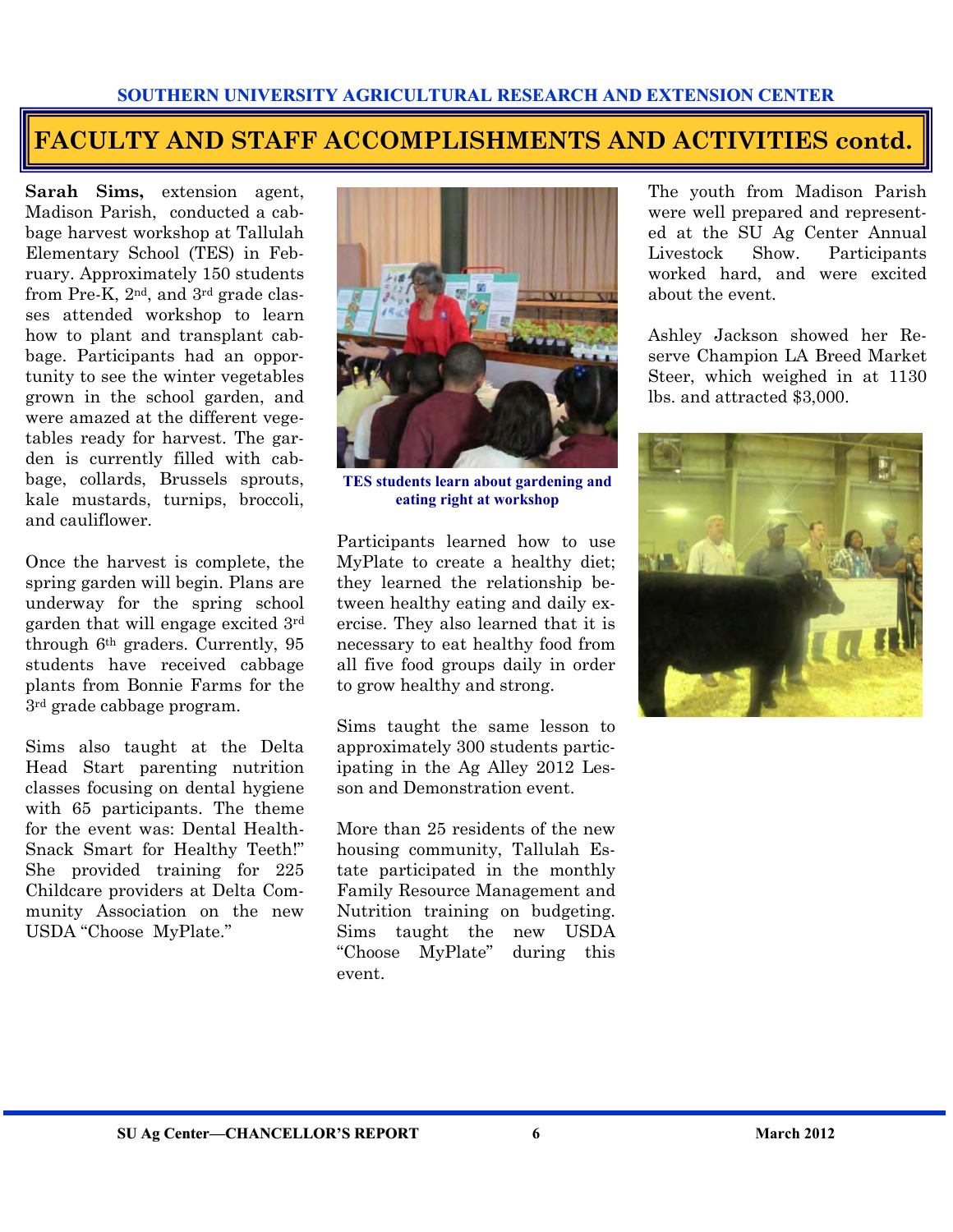### **FACULTY AND STAFF ACCOMPLISHMENTS AND ACTIVITIES contd.**

# **SU Ag Center Celebrates Founders' Day**

















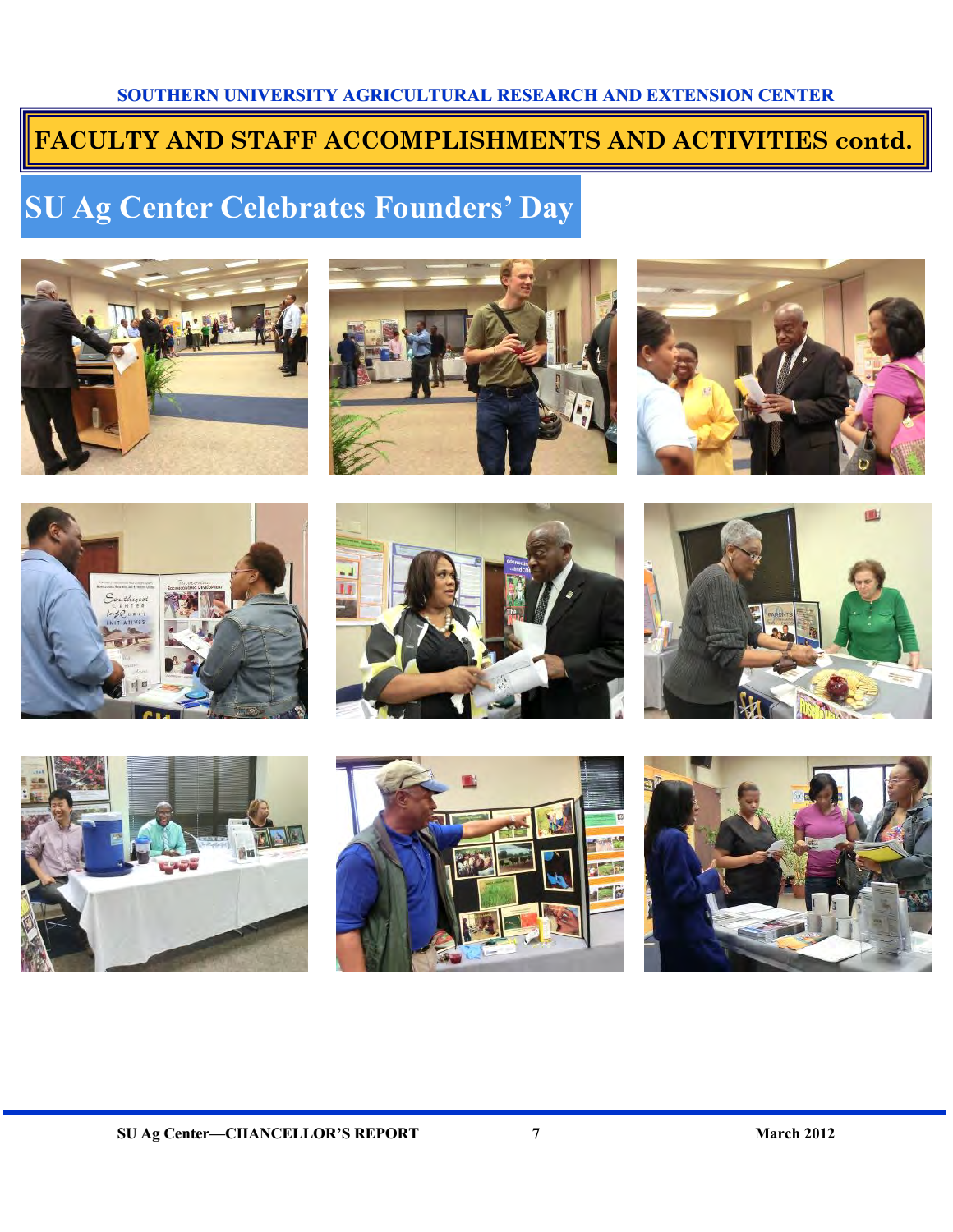### **FACULTY AND STAFF ACCOMPLISHMENTS AND ACTIVITIES contd.**

Congratulations to our Founders' Day Honorees from the Southern University Ag Center, who were recognized for their dedicated years of service and hard work at Southern University and A&M College System on March 8.

Celebrating these distinct milestones were Terrance Marshall, Extension Agent, East Baton Rouge Parish, 30 Years of Service; and Dr. Kamran Abdollahi, Professor, Urban Forestry;

**Dr. Gina E. Eubanks**, Vice Chancellor for extension, Zanetta Augustine, research associate and Emily King, outreach specialist, represented the SU Ag Center at the sixth annual Farm Day Forum held in Youngsville, LA, February 23. The purpose of the event was to review fiscal policies that will support local farmers. Representative Bob Goodlatte of Virginia, Vice Chairman of the House Agriculture Committee, served as the keynote speaker, providing valua-



**Back row, l-r: Abdollahi, and Marshall. Front row l-r: Berhane, Badon, Qi, and Rogers.**

Yadong Qi, Professor, Urban Forestry; Donna Badon, Creative Specialist; Mila Berhane, Senior Research Associate; and Christopher Rogers, Director of Technology Services; 20 Years of Service.

ble perspective and insight on this year's Farm Bill. Also discussed was the implementation of the new trade agreements, and the challenges that the agriculture industry faces in getting its products to foreign markets.



**L-R: Dr. Gina E. Eubanks, Vice Chancellor for Extension; A.J. Sabine, Farm Bureau; and Senator Albert Guillory, District 24.** 

Representatives from the SU Ag Center had a brainstorming meeting with the newly elected State Representative Katrina Jackson, District 16 at District headquarters in Monroe for agriculturerelated discussion.

Photo shows, l-r: Dr. Dawn Mellion -Patin, Agriculture Specialist; Odis Hill, Extension Agent, East Morehouse and Union Parishes; Katri-



na Jackson, State Representative; Dr. Leodrey Williams, Chancellor, SU Ag Center; Dr. Adell Brown, Vice Chancellor for Research; Sarah Sims, Extension Agent, Madison Parish; Dr. Gina E. Eubanks, Vice Chancellor for Extension; and Glenn Dixon, Extension Agent, East & West Carroll Parishes.